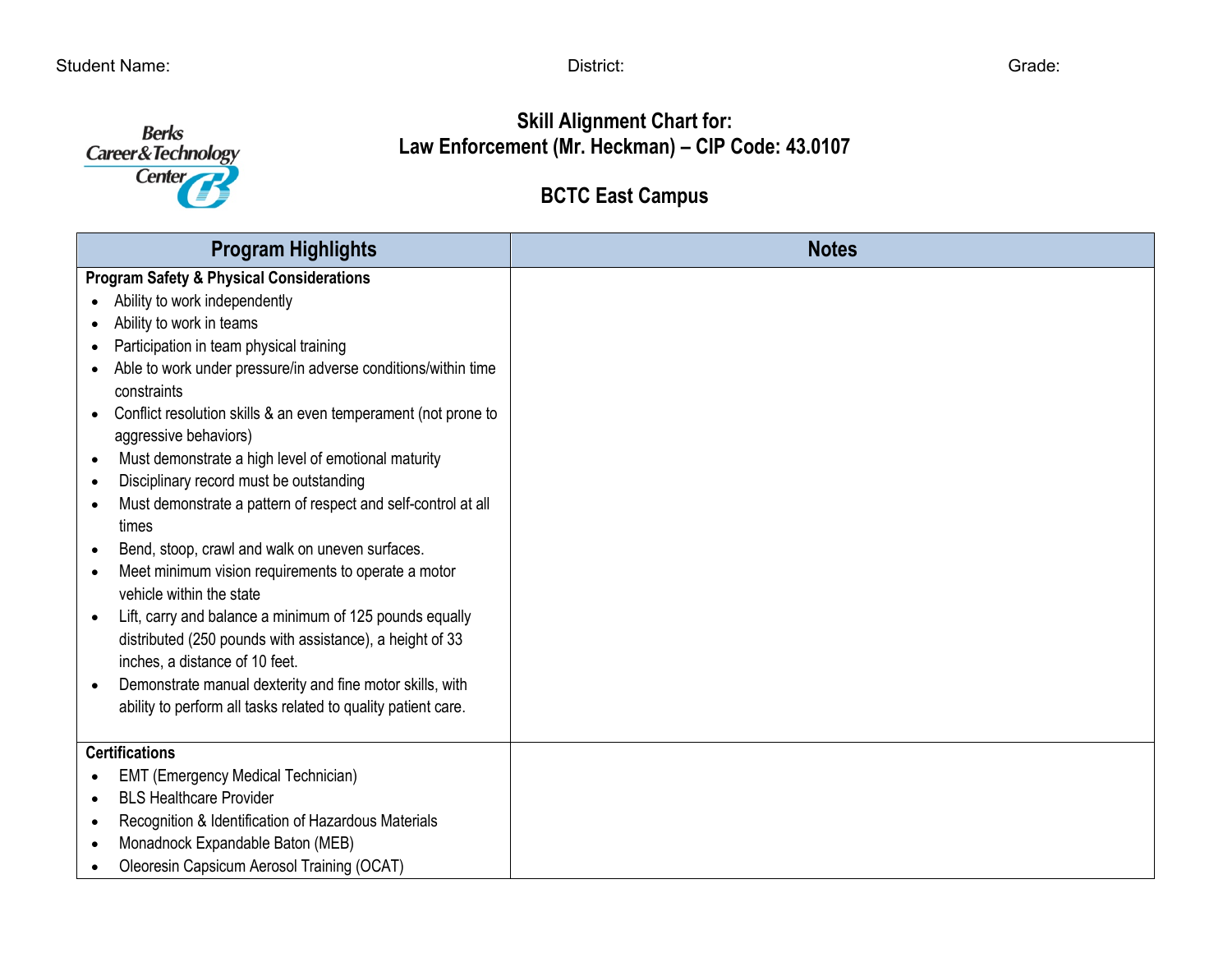| <b>Program Highlights</b>                                               | <b>Notes</b> |
|-------------------------------------------------------------------------|--------------|
| PATH - Practical and Tactical Handcuffing<br>$\bullet$                  |              |
| OSHA/CareerSafe 10-Hour Certification                                   |              |
| IS-100: Introduction to the Incident Command System,                    |              |
| IS-200: Basic Incident Command System for Initial Response<br>$\bullet$ |              |
| IS-700: An Introduction to the National Incident Management             |              |
| System                                                                  |              |
| IS-800: National Response Framework, An Introduction                    |              |
| <b>Emergency Medical Responder</b>                                      |              |
| FEMA Professional Development Series                                    |              |
| <b>Hazardous Materials Awareness</b>                                    |              |
| <b>Reading &amp; Language Arts Levels</b>                               |              |
| 12 <sup>th</sup> grade                                                  |              |
| Written (esp. note-taking) & verbal communication skills                |              |
| (public speaking)                                                       |              |
| <b>Math Levels</b>                                                      |              |
| • Algebra and Geometry                                                  |              |
| • Strong measurement & estimation skills                                |              |
| <b>Lecture Time</b>                                                     |              |
| 30-45 minutes daily<br>$\bullet$                                        |              |
| <b>Homework</b>                                                         |              |
| • At minimum 2 assignments per week                                     |              |
| • At minimum 2 essays per quarter                                       |              |
| <b>Tasks Per Week</b>                                                   |              |
| 12-20 per marking period                                                |              |
| <b>Tests</b>                                                            |              |
| 1-2 test/quizzes per week                                               |              |
| Industry certification exams                                            |              |